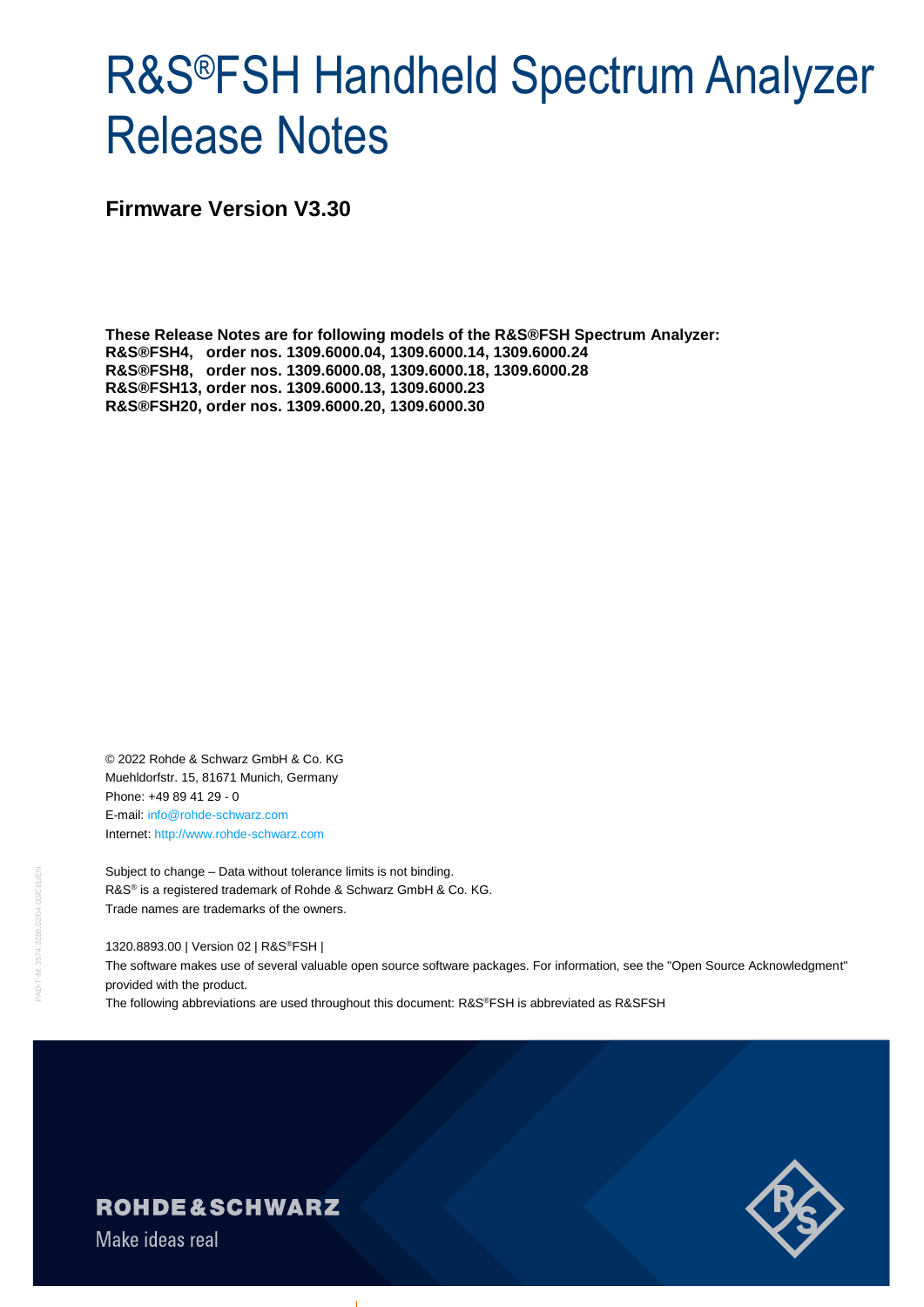## **Contents**

| 1              | Information on the current version and history  3 |  |
|----------------|---------------------------------------------------|--|
| 1.1            |                                                   |  |
| 1.2            |                                                   |  |
| 1.3            |                                                   |  |
| 1.4            |                                                   |  |
| $\overline{2}$ |                                                   |  |
| 3              |                                                   |  |
| 3.1            |                                                   |  |
| 3.2            |                                                   |  |
| 3.3            |                                                   |  |
| 3.4            |                                                   |  |
| 4              |                                                   |  |
| 5              |                                                   |  |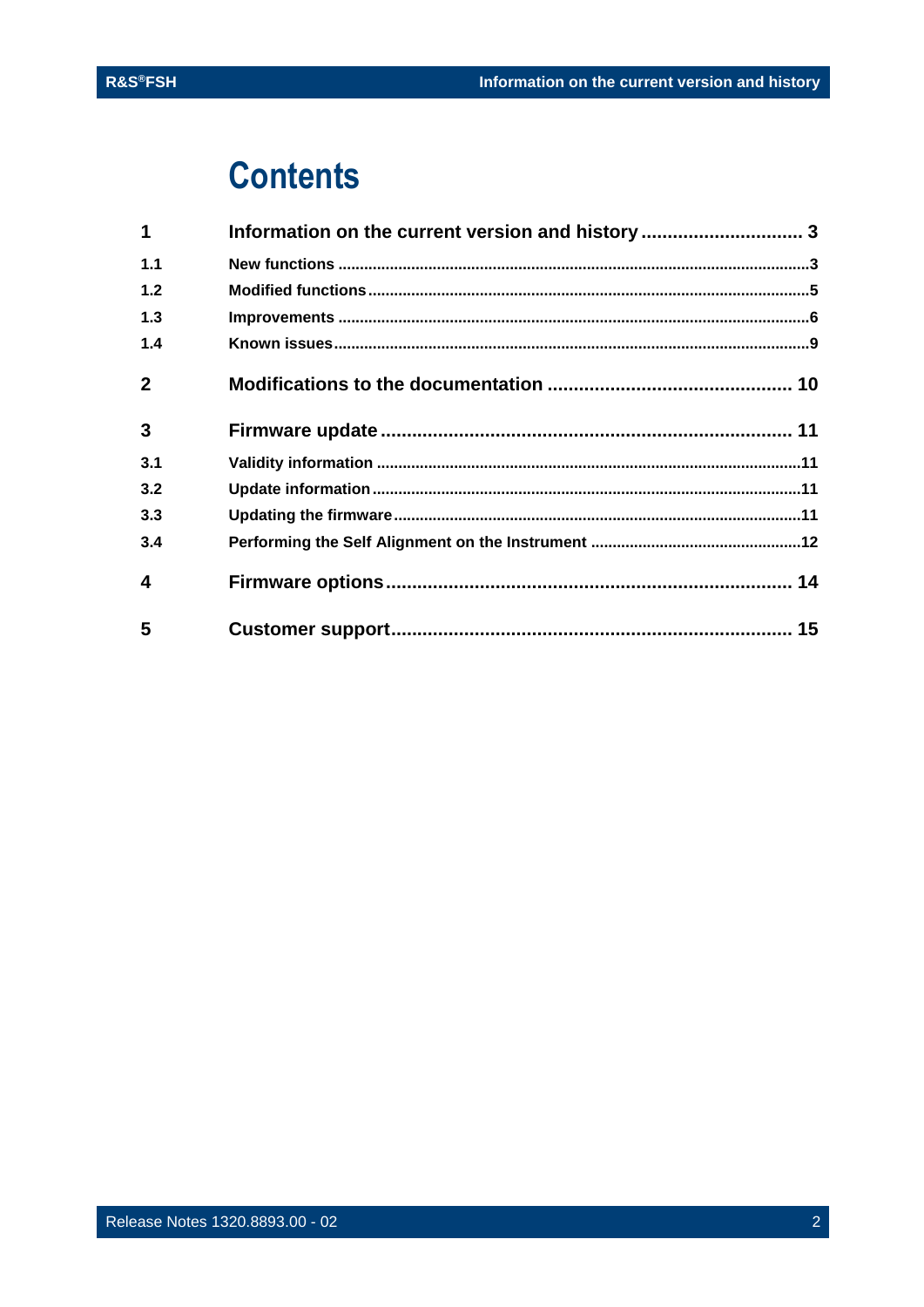## <span id="page-2-0"></span>**1 Information on the current version and history**

## <span id="page-2-1"></span>**1.1 New functions**

The following table lists the new functions and indicates the version in which the new function was introduced:

#### New functions of firmware V3.30:

| <b>Version</b> | <b>Function</b>                                                                                                     |
|----------------|---------------------------------------------------------------------------------------------------------------------|
| V3.30          | In Spectrum Analyzer mode the maximum RBW is extended to 5 MHz for instruments<br>with serial numbers $\geq 105000$ |
| V3.30          | Support of gated trigger in Map Mode                                                                                |

### New functions of earlier firmware versions:

| <b>Version</b> | <b>Functions</b>                                                                                                                                                                 |
|----------------|----------------------------------------------------------------------------------------------------------------------------------------------------------------------------------|
| V3.20          | Support for saving dataset in csv format (in Spectrum Analyzer mode only)                                                                                                        |
| V3.20          | SCPI command to export memory trace                                                                                                                                              |
| V3.20          | SCPI command to check status of FSH-Z114                                                                                                                                         |
| V3.10          | Support of waveguide calibration and DTF measurements with waveguides                                                                                                            |
| V3.10          | AM/FM demodulation in Maps and Spectrogram applications                                                                                                                          |
| V3.00          | Support for R&S® ZN-Z103                                                                                                                                                         |
| V3.00          | SCPI command to retrieve IQ data                                                                                                                                                 |
| V3.00          | <b>EMF Analysis Option</b><br>Quick Scan mode (scan for signals above a threshold line)<br>Spectrum: check acquisition settings validity with a connected instrument (live edit) |
| V3.00          | Spectrum Analyzer: FFT based SEM & ACLR for NB-IoT                                                                                                                               |
| V2.90          | EMF Analysis Application (R&S®FSH-K105) added:<br>New Option to perform EMF Analysis together with R&S®InstrumentView                                                            |
| V2.81          | Support of 256 QAM Modulation for LTE                                                                                                                                            |
| V2.81          | FDD LTE NB-IoT BTS Application (R&S®FSH-K56) added:<br>New Option Narrowband IoT for FDD LTE Basestation Test                                                                    |
| V2.80          | Support of HE400 antenna                                                                                                                                                         |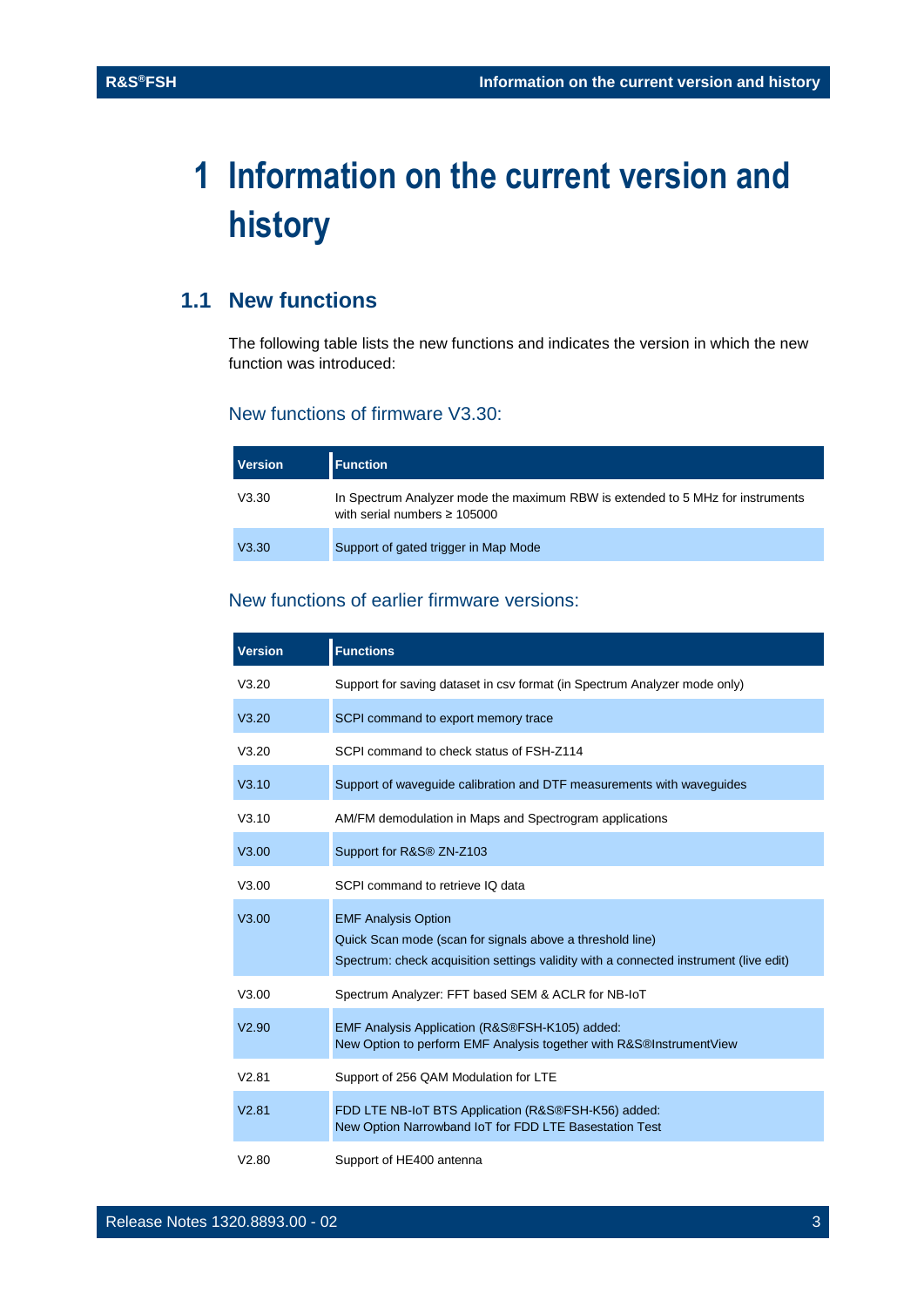| V2.80 | Support of optical power sensor UPM100 from ODM Inc.                                                                                                                                                                                                                                                      |
|-------|-----------------------------------------------------------------------------------------------------------------------------------------------------------------------------------------------------------------------------------------------------------------------------------------------------------|
| V2.80 | Display S21 & S11 or S21 & S22 measurements in one screen                                                                                                                                                                                                                                                 |
| V2.80 | Support of Declassification procedures according to DoD 5220.22-M<br>(see Instrument Security Procedures for more details)                                                                                                                                                                                |
| V2.80 | Added switch to force either sweep mode or FFT mode                                                                                                                                                                                                                                                       |
| V2.71 | Support of FSH-K14 for long time recording                                                                                                                                                                                                                                                                |
| V2.71 | Measuring the frame offset based on 1sec pulse in LTE SEM                                                                                                                                                                                                                                                 |
| V2.71 | Unit dBuV in FSH-K15, FSH-K16 and FSH-K17                                                                                                                                                                                                                                                                 |
| V2.71 | Frequency Offset in Network Analyzer mode                                                                                                                                                                                                                                                                 |
| V2.70 | FSH-K15 extended to 72 hours of recording                                                                                                                                                                                                                                                                 |
| V2.70 | Support FSH-Z14 with USB-Adapter FSH-Z144                                                                                                                                                                                                                                                                 |
| V2.70 | Added tone feature to the spectrogram and spectrum analyzer.                                                                                                                                                                                                                                              |
| V2.70 | Support for new USB power sensors R&S®NRPxxS/SNseries                                                                                                                                                                                                                                                     |
| V2.61 | CW source operation was added to the tracking generator configuration in Network<br>Analyzer mode. This is helpful for applications where a CW signal is needed for<br>stimulating a DUT or for emulating an interfering signal.                                                                          |
| V2.61 | In Network Analyzer and DTF mode the tracking generator output power can be set<br>directly in dBm (instead of using the parameter TG Att).                                                                                                                                                               |
| V2.61 | In Network Analyzer and DTF mode a new parameter "tracking generator offset" was<br>added to take external attenuators/amplifiers into account when setting the output<br>power.                                                                                                                          |
| V2.61 | New SCPI command added for the LTE options: FETCh:SUMMary:TAE                                                                                                                                                                                                                                             |
| V2.60 | new measurement application: R&S®FSH-K17 Indoor mapping                                                                                                                                                                                                                                                   |
| V2.60 | New measurement application: R&S®FSH-K29 Pulse Measurements with Power<br>Sensor (using the NRP-Z81, NRP-Z85 or NRP-Z86 power sensors). This feature is<br>supported for instruments starting at serial number 105000. Instruments with serial<br>numbers < 121000 require an R&S®FSH-Z129 adapter cable. |
| V2.60 | Internal periodic trigger with selectable trigger cycle frequency added for instruments<br>with serial # > 121000 to support spectrum measurements on pulsed signals (like e.g.<br>TD-LTE).                                                                                                               |
| V2.60 | Frequency counter resolution is now selectable between 0.1 Hz (low) and 0.1 mHz<br>(high)                                                                                                                                                                                                                 |
| V2.60 | Limit lines in VSWR and Cable Loss measurement are now supported                                                                                                                                                                                                                                          |
| V2.60 | Limit lines can now be selected during Wizard execution                                                                                                                                                                                                                                                   |
| V2.60 | R&S HL300 antenna transducer file added                                                                                                                                                                                                                                                                   |
| V2.60 | R&S ZCAN calibration data file added                                                                                                                                                                                                                                                                      |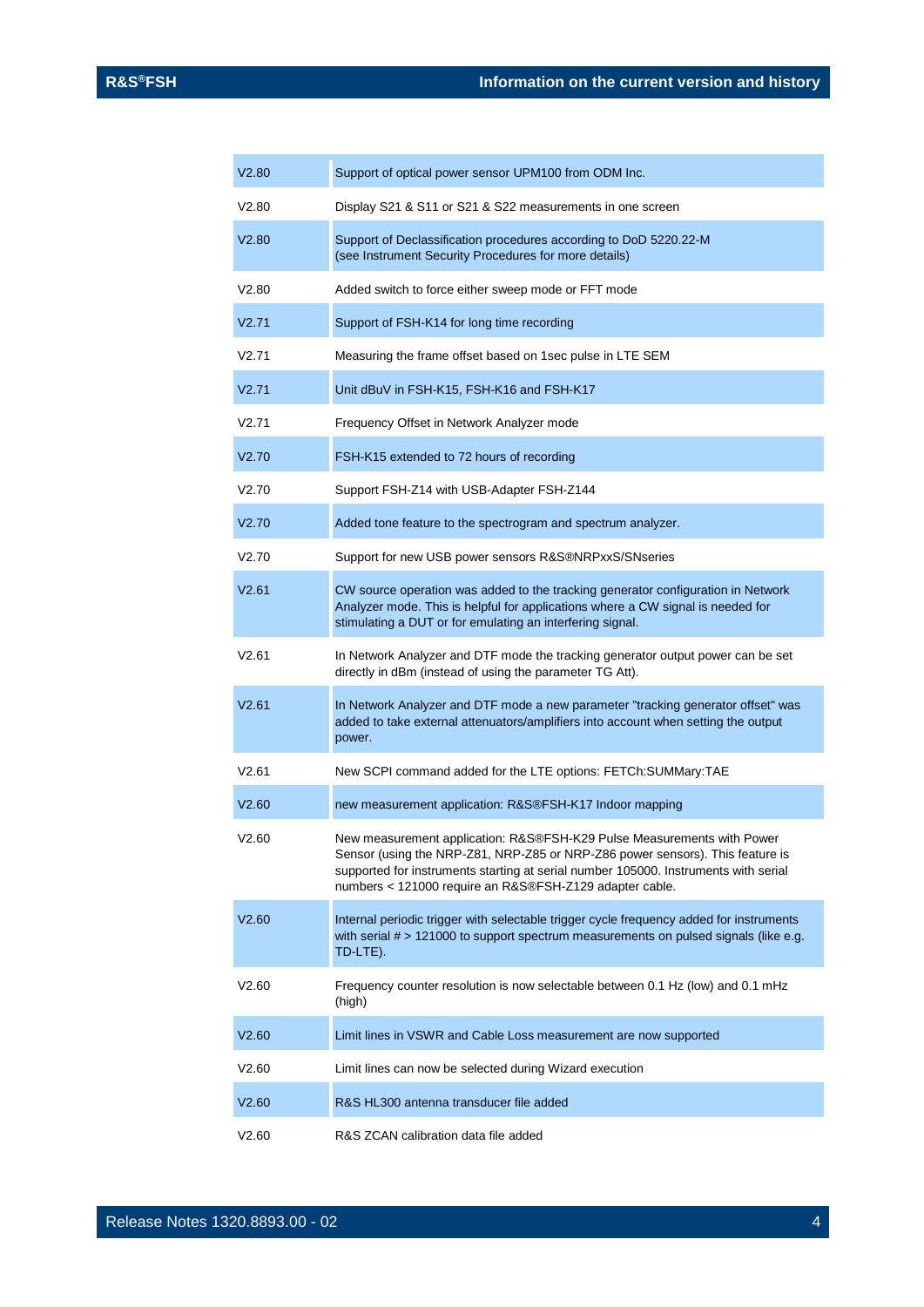| V2.60 | OBW was added to the Result Summary in the CDMA2000 and 1xEVDO measurement<br>applications                                                                                                                                                                                                                                       |
|-------|----------------------------------------------------------------------------------------------------------------------------------------------------------------------------------------------------------------------------------------------------------------------------------------------------------------------------------|
| V2.51 | 3GPP WCDMA BTS Application (R&S®FSH-K44): Enabled the automatic scrambling<br>code selection if the antenna diversity is set to Over-The-Air                                                                                                                                                                                     |
| V2.50 | LTE FDD Downlink Application (R&S®FSH-K50) and LTE TDD Downlink Application<br>(R&S®FSH-K51): Added Carrier Aggregation measurement for measuring two or three<br>carriers                                                                                                                                                       |
| V2.50 | Power Meter Application: Added Channel Power Meter measurement for performing<br>power measurements without a power sensor                                                                                                                                                                                                       |
| V2.50 | Support of power sensor R&S®NRP-Z52                                                                                                                                                                                                                                                                                              |
| V2.50 | 3GPP WCDMA BTS Application (R&S®FSH-K44):<br>Added Tx diversity for measuring CPICH power and frequency error of two antennas<br>Carrier frequency error can be measured either of a single slot or for all slots of one<br>frame at one go<br>Added possibility to analyze the entire frame without performing a channel search |
| V2.50 | Occupied Bandwidth added to the Result Summary display in the LTE FDD, LTE TDD<br>and WCDMA Application                                                                                                                                                                                                                          |
| V2.50 | Network Analyzer: Enabled zero span measurements                                                                                                                                                                                                                                                                                 |

## <span id="page-4-0"></span>**1.2 Modified functions**

The following table lists the modified functions and indicates the version in which the modification was carried out:

## Modifications of firmware V3.30:

| <b>Version</b> | <b>Function</b>                                                             |
|----------------|-----------------------------------------------------------------------------|
| V3.30          | ICNIRP Limit Lines are added as predefined limit lines for EMF measurements |
| V3.30          | ZN-Z135 and ZN-Z170 calibration kits are added as default kits              |
| V3.30          | SCPI Command to set the Frequency Counter Resolution added                  |
| V3.30          | Entry field for the user name is added to the preferences                   |

### Modifications of earlier firmware versions:

| <b>Version</b> | <b>Function</b>                                   |
|----------------|---------------------------------------------------|
| V3.10          | Supports ZN-Z103 calibration up to 6 GHz          |
| V3.10          | Added SCPI support to acquire compass information |
| V3.00          | Support of limit lines for the DTF measurement    |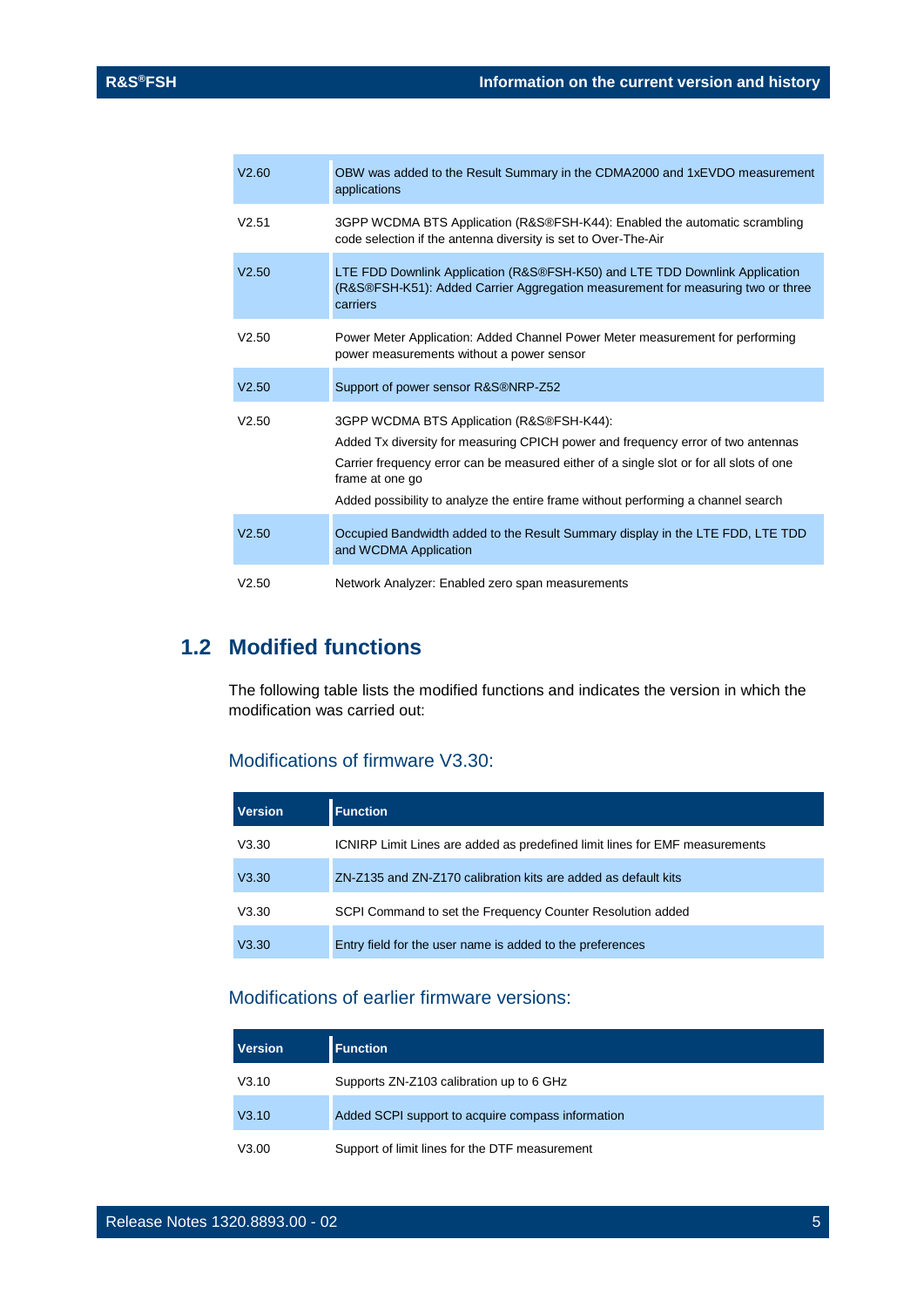| V3.00 | Compass: Update World Magnetic Model coefficients to 2015-2020                                                                        |
|-------|---------------------------------------------------------------------------------------------------------------------------------------|
| V2.81 | TD-LTE & FDD LTE: Resource Allocation display:<br>axis labelling starts now with zero                                                 |
| V2.80 | Removed the limitation to 3 points for triangulation                                                                                  |
| V2.80 | MIMO configuration per carrier within LTE Carrier aggregation                                                                         |
| V2.71 | Decrease minimum sweep time for Zero span to 100 us                                                                                   |
| V2.70 | New setting for manually defining the amplitude range in Pulse Peak Power<br>Measurement                                              |
| V2.70 | Increased max number of channels in channel table to 1000000                                                                          |
| V2.70 | Added LTE channel table 66                                                                                                            |
| V2.70 | Spectrogram Viewer (long time recording) in FSH4View improvements                                                                     |
| V2.70 | FSH4View now supports saving all traces from spectrogram file to CSV                                                                  |
| V2.70 | Added "+" and "-" to the alpha numeric keyboard (SMS mode)                                                                            |
| V2.70 | Optimized synthesizer setup table for frequency of 160 MHz                                                                            |
| V2.61 | The minimum measurement time in Pulse Peak Power measurements was adjusted to<br>better reflect the capabilities of the power sensor. |
| V2.61 | Optimized synthesizer setup table for FSH13/20 for frequencies 1.2 GHz and 6.981<br>GHz                                               |
| V2.60 | An indicator "(IA)" was added to the title bar in Interference Analyzer measurement<br>mode                                           |
| V2.51 | 3GPP WCDMA BTS Application (R&S®FSH-K44): The default span in the Spectrum<br>Overview display is now 5 MHz                           |
| V2.50 | Optimized synthesizer setup table                                                                                                     |

## <span id="page-5-0"></span>**1.3 Improvements**

The following tables list the improvements and indicate since which version the issue could be observed:

## Improvements of firmware V3.30:

| since | <b>Function</b>                                                                                                                          |
|-------|------------------------------------------------------------------------------------------------------------------------------------------|
| V3.30 | In some cases, Indoor Mapping was unable to capture more than 1 position. This issue<br>is fixed                                         |
| V3.30 | With the command SCPI:TRAC:DATA? TRACE2 incorrect data values were transferred<br>when a transducer factor was used. This issue is fixed |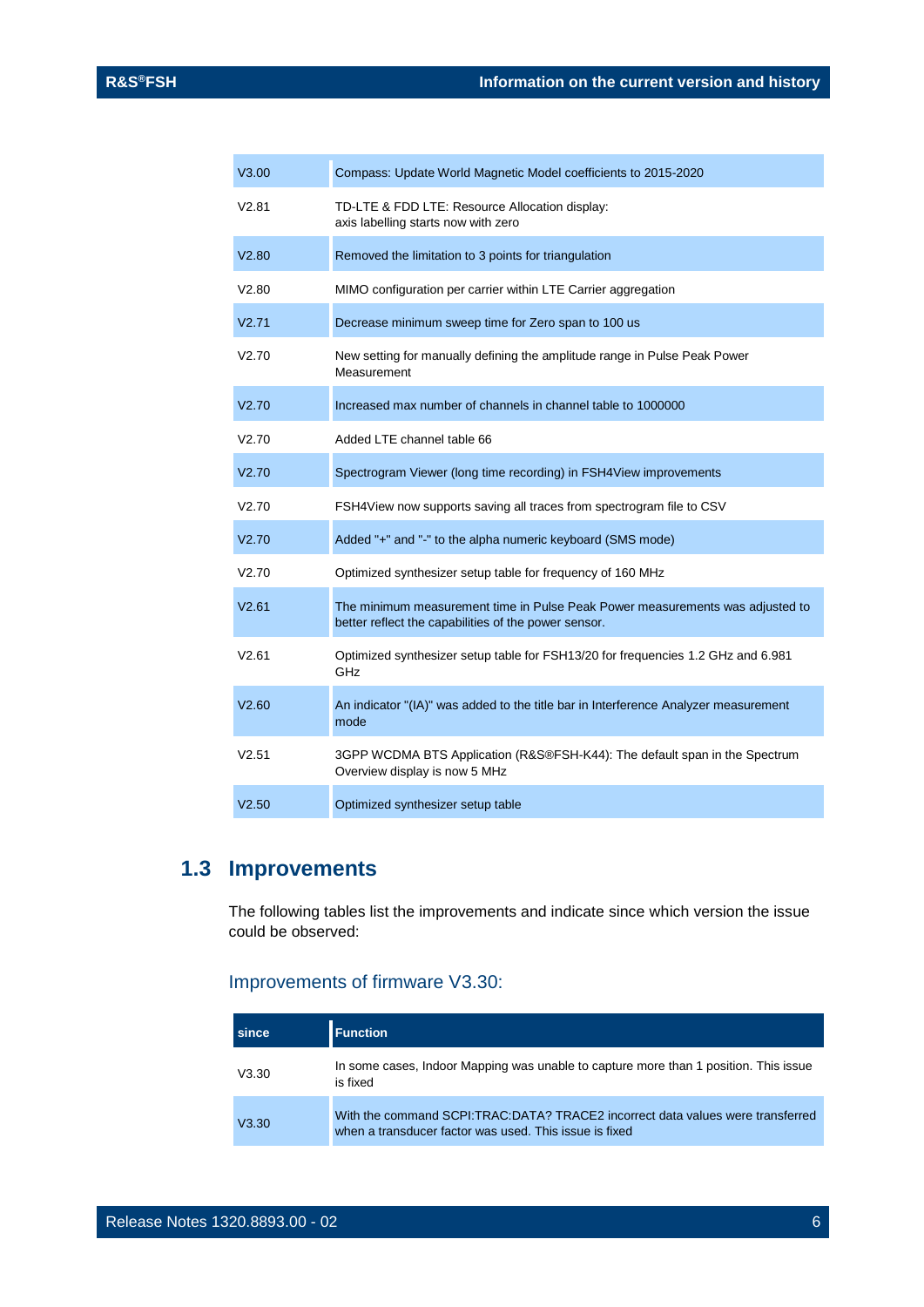## Improvements of earlier firmware versions:

| since | <b>Function</b>                                                                                                                                         |
|-------|---------------------------------------------------------------------------------------------------------------------------------------------------------|
| V3.20 | Improved spur performance                                                                                                                               |
| V3.10 | Added "Waiting for Trigger" indication                                                                                                                  |
| V3.10 | Enabled support for Rosenberger cables                                                                                                                  |
| V3.10 | Improved Japanese translations for antenna settings                                                                                                     |
| V3.10 | Improved Spur performance                                                                                                                               |
| V3.10 | Improved power level in zero span measurements with large RBW and small VBW                                                                             |
| V3.00 | NB-IoT Standalone - Offset frequency display corrected                                                                                                  |
| V2.90 | Extended support for additional HE400 antenna variants                                                                                                  |
| V2.80 | Extension of carrier aggregation to 5 carriers                                                                                                          |
| V2.80 | Extended support for LTE band 65 (FSH8 only)                                                                                                            |
| V2.80 | Digital Demodulation: Improvements on isotropic antenna handling                                                                                        |
| V2.80 | Improved trigger offset and marker display accuracy                                                                                                     |
| V2.80 | Improvements on gated trigger for small RBWs                                                                                                            |
| V2.71 | Increase maximum Reference Level from 30dB to 50dB in Network Analyzer mode                                                                             |
| V2.70 | Power Meter: Different improvements                                                                                                                     |
| V2.70 | Receiver mode: Added coupling between RBW and Sweep Time.                                                                                               |
| V2.70 | 1xEVDO: power of data and the preamble is aligned                                                                                                       |
| V2.70 | Added the missing red dot displayed before label SWT in parameter view on setting<br>manual Sweep time                                                  |
| V2.70 | Make use of manual range when Spectrogram coupled to Spectrum                                                                                           |
| V2.70 | Network Analyzer: Unit Menu options fixed for Magnitude + Phase measurement format                                                                      |
| V2.70 | Spectrogram: Settings improvements with spectrogram playback                                                                                            |
| V2.70 | Spectrogram: Threshold selection improvements                                                                                                           |
| V2.70 | Network Analyzer: Fix on the switching frequency of the high/low band coupler                                                                           |
| V2.70 | FSH4View: Frequency Count accuracy included in report generator                                                                                         |
| V2.70 | Transducer problem after shutdown and reboot is fixed                                                                                                   |
| V2.70 | Wizard hang issue after loading an invalid dataset is fixed                                                                                             |
| V2.61 | 1xEVDO measurements: Depending on the channel combination in the input signal the<br>pilot power showed higher results than the RF channel total power. |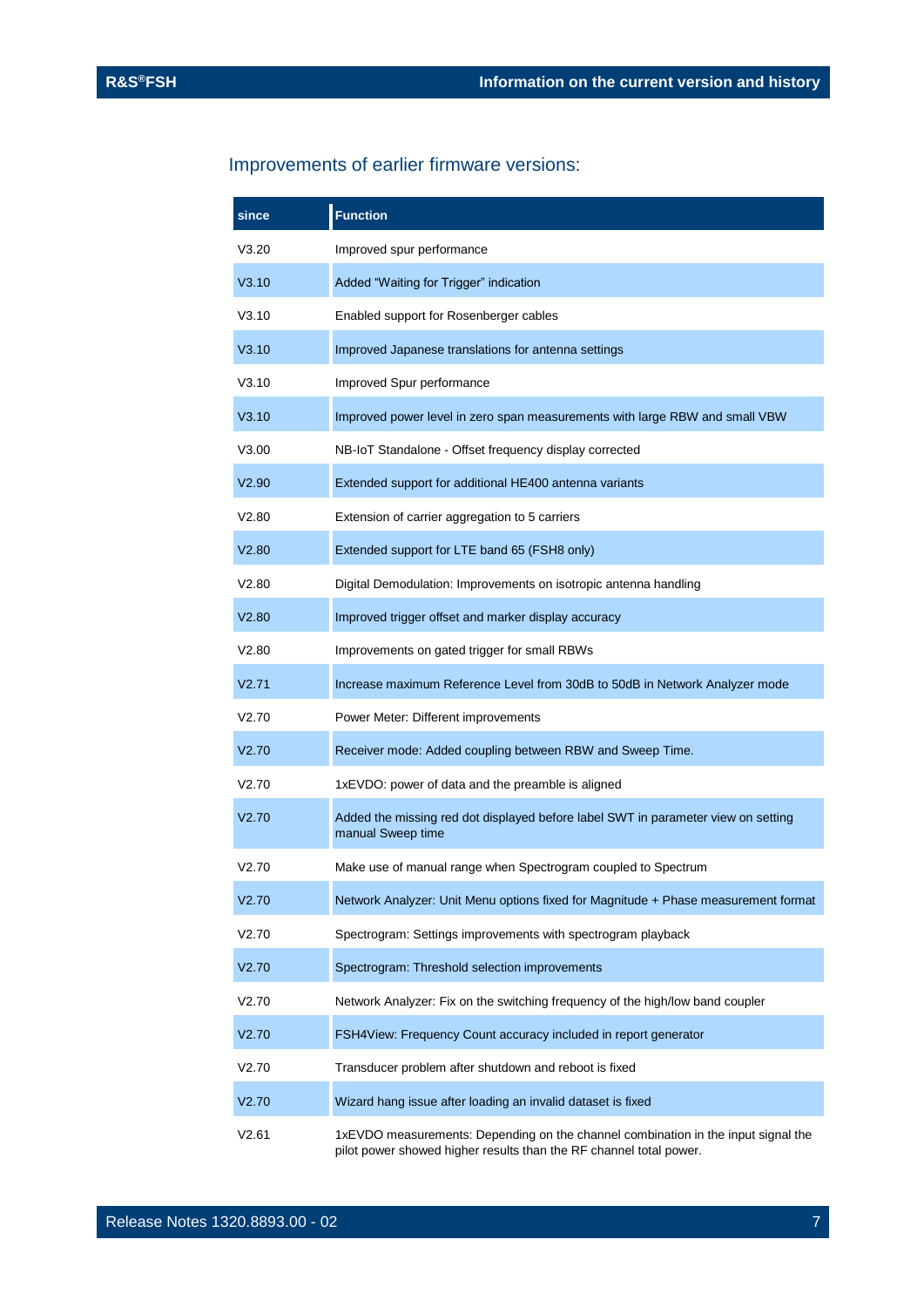| V2.61 | The synchronization algorithm for WCDMA signals was improved                                                                                                                                                                                                                                                                                                 |
|-------|--------------------------------------------------------------------------------------------------------------------------------------------------------------------------------------------------------------------------------------------------------------------------------------------------------------------------------------------------------------|
| V2.61 | WCDMA measurements: The SCPI command that returns the value for CPICH power of<br>antenna 2 was corrected                                                                                                                                                                                                                                                    |
| V2.61 | Dependent on the hardware revision of the FSH-Z18 power sensor the FSH-Z18 was<br>not recognized reliably. This has been fixed                                                                                                                                                                                                                               |
| V2.61 | Some Japanese and Chinese language translation improvements were applied                                                                                                                                                                                                                                                                                     |
| V2.60 | Channel numbers in LTE channel tables corrected.<br>Channel tables for missing LTE and GSM frequency bands added                                                                                                                                                                                                                                             |
| V2.60 | Channel Power Meter: the RF attenuation was not touched when automatically<br>adjusting the measurement range                                                                                                                                                                                                                                                |
| V2.60 | Communication errors with GPS receiver R&S FSH-Z240 after it was linked to an R&S<br><b>PR100</b>                                                                                                                                                                                                                                                            |
| V2.60 | Misleading messages during Easy 1-Port calibration were removed                                                                                                                                                                                                                                                                                              |
| V2.60 | User Preferences: new setting "Use Instrument Calibration Data" added. If set to ON,<br>the current calibration data in Network Analyzer mode will be maintained when loading<br>a dataset. If set to OFF, the calibration data stored in the dataset will be loaded (default<br>behaviour).                                                                 |
| V2.60 | The SCPI command SWE:POIN? for Spectrum Analyzer and DTF was not working                                                                                                                                                                                                                                                                                     |
| V2.60 | WCDMA channel detection needed improvement with special channel configurations                                                                                                                                                                                                                                                                               |
| V2.60 | SCPI commands for WCDMA Analysis Length and Carrier Frequency Error Meas<br>Range were missing                                                                                                                                                                                                                                                               |
| V2.60 | The power indicator in the interferer search map display sometimes showed different<br>values to spectrum or receiver mode.                                                                                                                                                                                                                                  |
| V2.60 | Receiver Mode sometimes locks up when activating AM Marker Demodulation                                                                                                                                                                                                                                                                                      |
| V2.60 | FSH4View: the Marker values were not correctly aligned for Digital Modulation<br>applications when 1 marker is disabled                                                                                                                                                                                                                                      |
| V2.60 | FSH4View: the Preamp status in a dataset was not displayed                                                                                                                                                                                                                                                                                                   |
| V2.60 | FSH4View: GPS Position menu in Maps application didn't work                                                                                                                                                                                                                                                                                                  |
| V2.60 | FSH4View: invisible traces cannot be set to visible anymore                                                                                                                                                                                                                                                                                                  |
| V2.60 | FSH4View: With active MaxHold function inactive scrambling codes were not displayed<br>in the scrambling code search overview                                                                                                                                                                                                                                |
| V2.51 | 3GPP WCDMA BTS Application (R&S®FSH-K44):<br>The state of the antenna diversity setting was lost with active Over-The-Air<br>measurement when switching between the Result Summary and Spectrum Overview<br>display. This has been fixed.<br>Increased the number of decimal digits when querying the carrier frequency error using<br><b>Remote Control</b> |
| V1.50 | Improved display in VNA mode when interference suppression is switched off                                                                                                                                                                                                                                                                                   |
| V1.50 | Fixed various bugs concerning SCPI commands                                                                                                                                                                                                                                                                                                                  |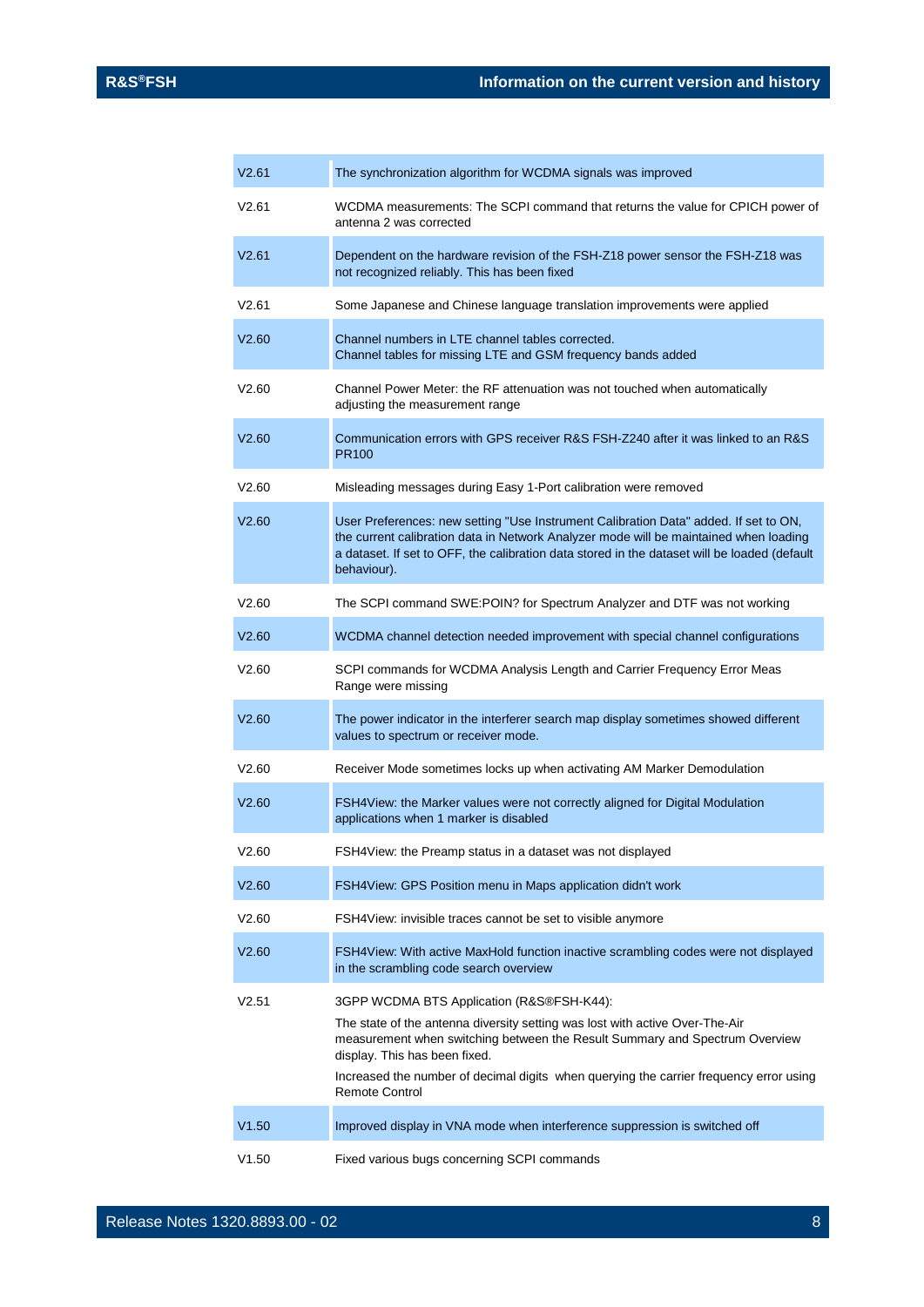| V1.50 | Corrected instrument ID via USB: R&S <sup>®</sup> InstrumentView V2.00 required for USB<br>connection |
|-------|-------------------------------------------------------------------------------------------------------|
| V1.41 | Improved handling of special measurement settings                                                     |
| V1.41 | Improved sweep control                                                                                |
| V1.40 | Fixed various bugs concerning SCPI commands                                                           |
| V1.30 | Performance improvements                                                                              |
| V1.30 | Fixed a bug where the last WiFi password was not remembered                                           |
| V1.30 | Fixed a bug where the time markers did not jump over each other                                       |
| V1.30 | Hardware Options are correctly returned when querying via SCPI on *OPT?                               |
| V1.20 | Performance improvements                                                                              |
| V1.20 | Show WiFi MAC address in Instrument Setup Screen                                                      |
| V1.20 | Support special characters for WiFi passphrase                                                        |

## <span id="page-8-0"></span>**1.4 Known issues**

The following tables list the known issues and indicate since which version the issue could be observed:

| since | <b>Function</b> |
|-------|-----------------|
| none  | none            |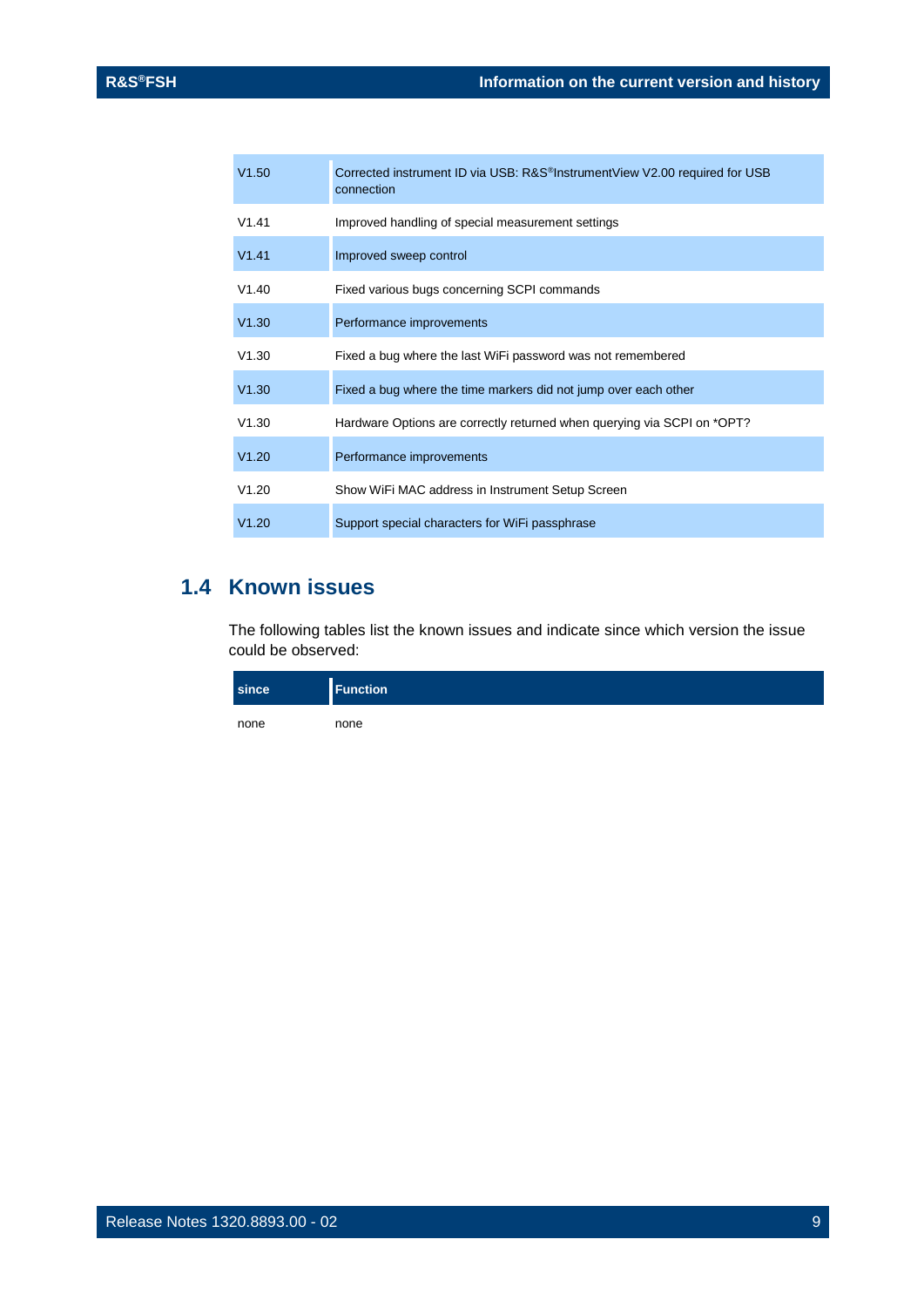## <span id="page-9-0"></span>**2 Modifications to the documentation**

The current documentation is up-to-date.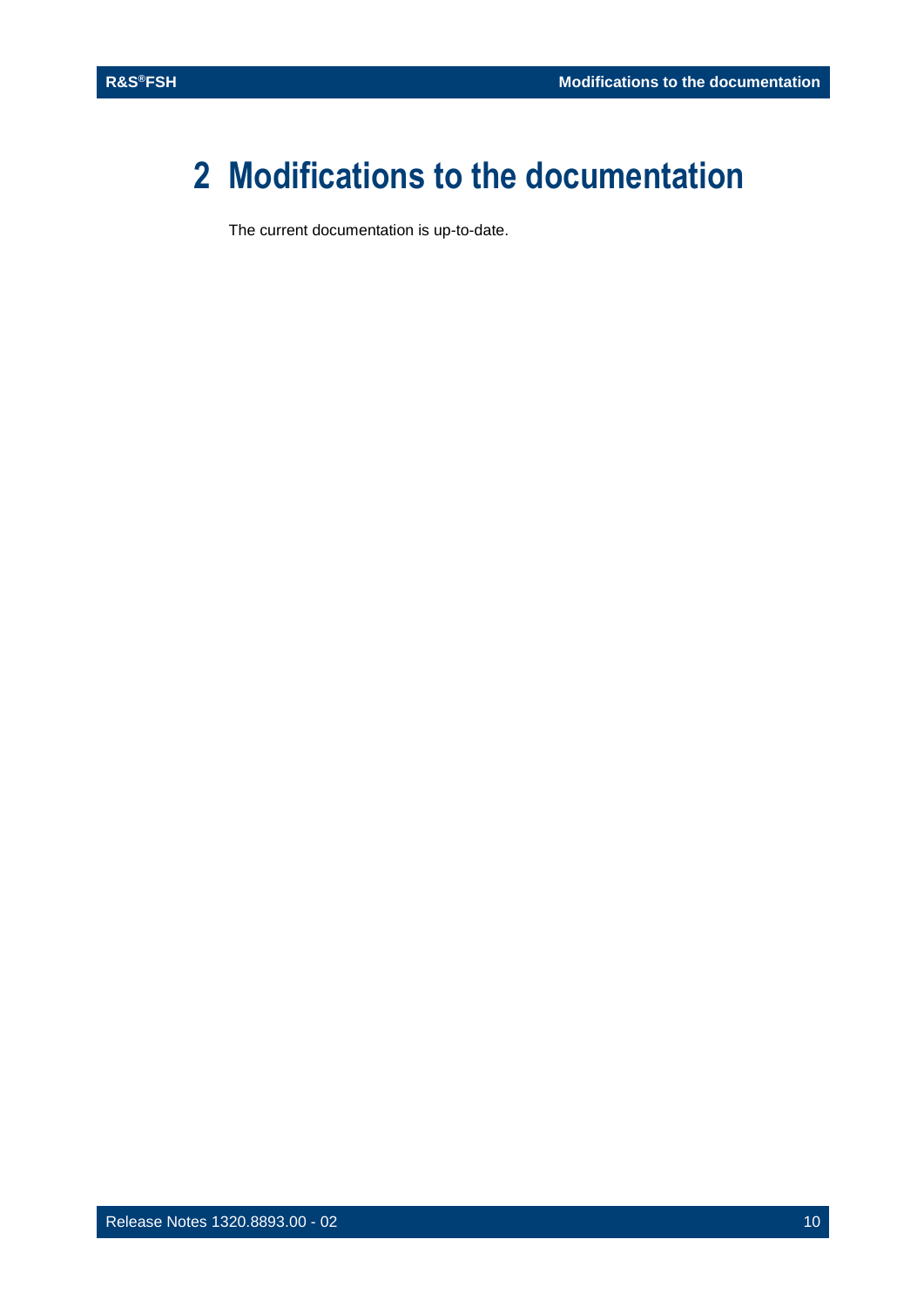## <span id="page-10-0"></span>**3 Firmware update**

## <span id="page-10-1"></span>**3.1 Validity information**

| <b>Device</b> | <b>Order Number</b>                      |
|---------------|------------------------------------------|
| R&S® FSH4     | 1309.6000.04, 1309.6000.14, 1309.6000.24 |
| R&S® FSH8     | 1309.6000.08, 1309.6000.18, 1309.6000.28 |
| R&S® FSH13    | 1309.6000.13, 1309.6000.23               |
| R&S® FSH20    | 1309.6000.20, 1309.6000.30               |

### <span id="page-10-2"></span>**3.2 Update information**

Before you update the firmware, it is recommended to make a backup of the stored data on the R&S®FSH Handheld Spectrum Analyzer (datasets, screenshots, transducer factors etc.). You can make a backup with the tools available in the R&S®InstrumentView software package.

### <span id="page-10-3"></span>**3.3 Updating the firmware**

The firmware update itself does not delete or modify that data. However, it is recommended to perform a factory reset after the firmware update. This will update predefined limit lines, channel tables etc. but will delete user data.

New firmware versions usually contain new features, improvements of existing functionality, bug fixes etc. When a new firmware version is available, it is recommended to replace the old firmware with the new one.

The latest installation file is can be found on the Rohde & Schwarz web page at <http://www.rohde-schwarz.com/firmware/fsh>

The steps for the installation of the firmware update are the following:

- 1. Download the firmware installation file FSH4 <version>.exe from the internet.
- 2. The firmware comes in a single  $.$  exe file.
- 3. Save the file to the root directory of a memory stick or SD-card.
- 4. Run the .exe file to unpack the self-extracting zip archive. The installation files are automatically extracted.
- 5. Make sure that only the extracted files are present in the root directory of the memory stick.
- 6. Turn off the R&S®FSH Handheld Spectrum Analyzer.
- 7. Connect the R&S FSH Handheld Spectrum Analyzer to AC mains via its power adapter. The instrument firmware will refuse to perform the update if the instrument runs on battery.
- 8. Put the memory stick or SD-card into respective slot of the instrument.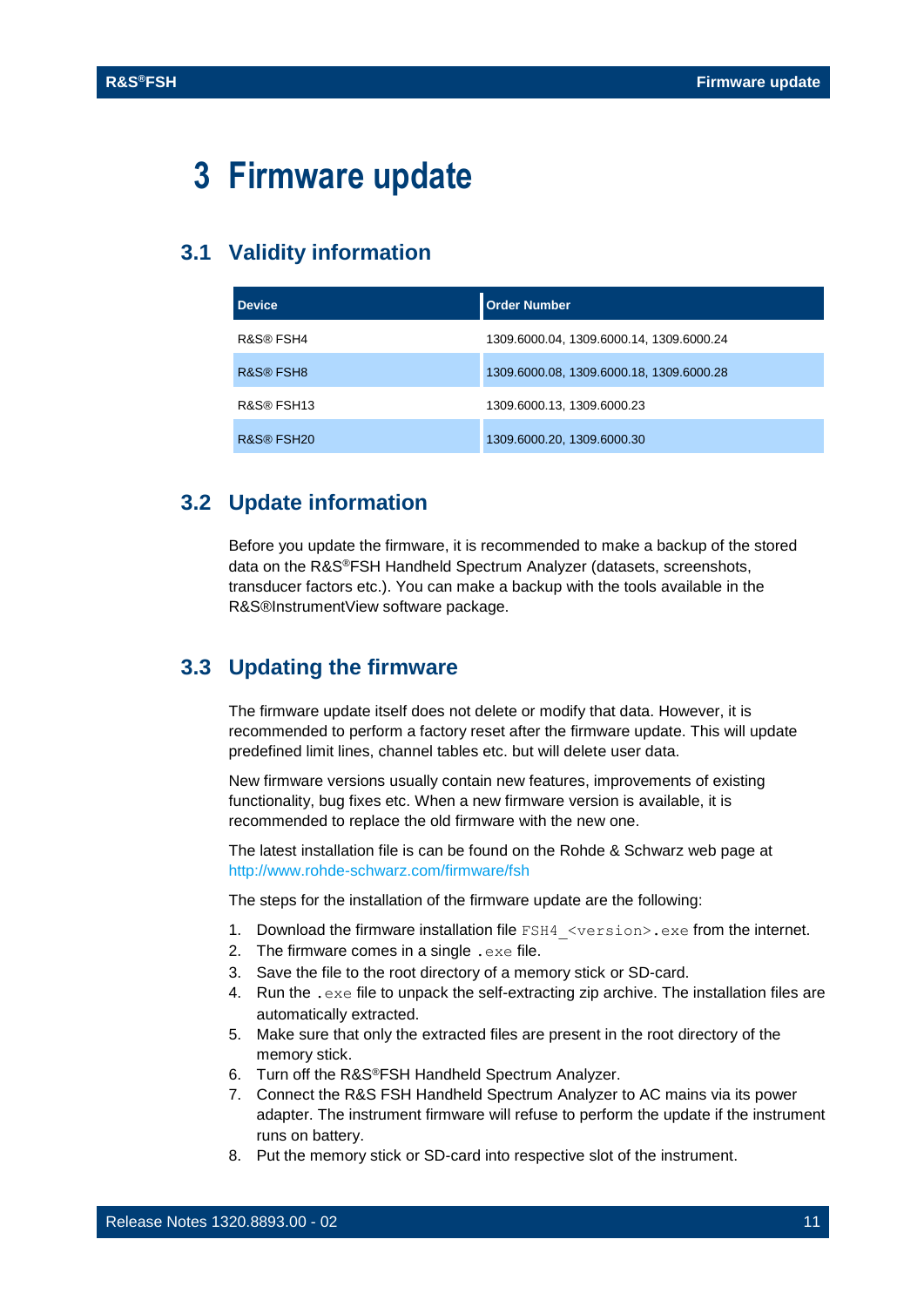- 9. Press the "Preset" key and the number "8" key simultaneously.
- 10. Turn on the R&S®FSH Handheld Spectrum Analyzer and keep pressing the two keys for at least 5 seconds after the startup screen appears.
- 11. Release the keys.
- 12. The booting process continues. After a couple of seconds, the R&S®FSH Handheld Spectrum Analyzer asks you if you really want to update the firmware.
- 13. Press the ENTER key to update the firmware. You can cancel the firmware update with the CANCEL key.

The firmware update takes several minutes. The R&S®FSH Handheld Spectrum Analyzer shows a message when the firmware update is done. **Note**: Do not turn off the R&S®FSH Handheld Spectrum Analyzer during the firmware update.

- 14. Turn off the R&S®FSH Handheld Spectrum Analyzer.
- 15. Turn on the R&S®FSH Handheld Spectrum Analyzer.
- 16. The R&S®FSH Handheld Spectrum Analyzer boots with the new firmware version.
- 17. Optional: It is recommended to perform a **factory reset** after a firmware update to replace the predefined limit lines, channel tables and other data with the latest updates.

**Note**: Before you start a factory reset, make sure to make a backup of your data that you have saved on the R&S®FSH Handheld Spectrum Analyzer. Otherwise that data is deleted.

<span id="page-11-0"></span>18. For instrument models .14, .18, .24 and .28 perform a self alignment according to chapter 6.2.4, if the instrument was equipped with firmware version 1.10 or below.

#### **3.4 Performing the Self Alignment on the Instrument**

This section is relevant for R&S FSH4.14, R&S FSH8.18, R&S FSH4.24 and R&S FSH8.28 when being updated from firmware versions below V2.00.

In Network operating mode the instrument models R&S FSH4.14, R&S FSH8.18, R&S FSH4.24 and R&S FSH8.28 support a default set of calibration data, the so-called factory calibration. This dataset is used whenever the instrument displays "fcal" in the title bar.

Instruments equipped with firmware versions below V2.00 need an update of this dataset, as firmware version > V2.00 uses improved algorithms which need more data in order to obtain optimum results.

The self alignment procedure requires a calibration standard R&S FSH-Z28 (order # 1300.7810.03), which is suitable for R&S FSH8 and R&S FSH4 instruments, or at least a calibration standard R&S FSH-Z29 (order # 1300.7510.03) for R&S FSH4 instruments. In addition, a RF cable with two N connectors is required in order to provide a through connection between measurement port 1 and port 2.

The self alignment is performed by the following steps:

- 1. Switch the instrument on
- 2. Select Network operation by pressing MODE NETWORK.
- 3. Make sure that the instrument runs for at least 30 minutes at room temperature.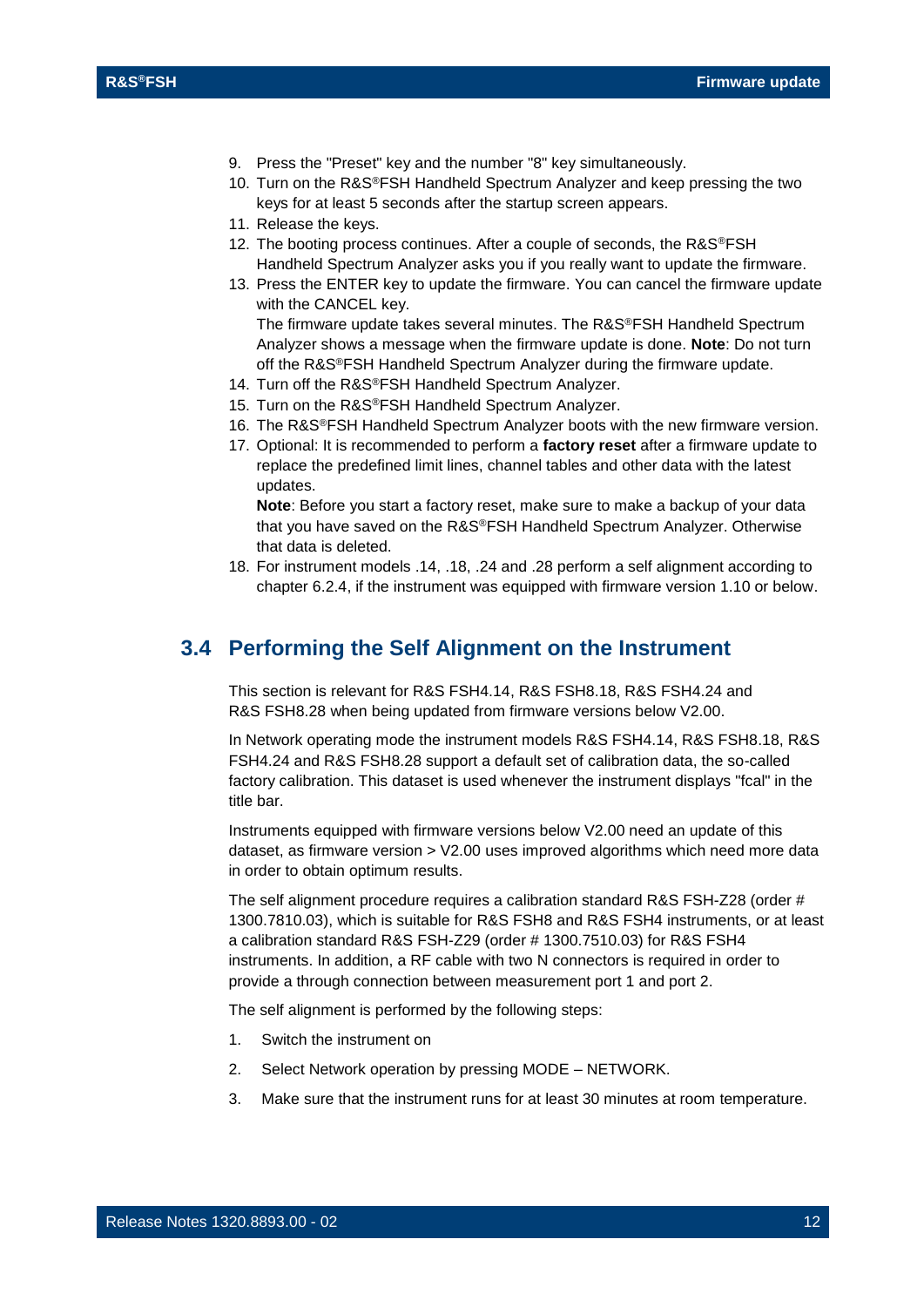- 4. Press the keys SETUP INSTRUMENT SETUP. Place the cursor on the menu entry "Self Alignment" by scrolling the menu bar down with the rotary knob and press ENTER.
- 5. The instrument will prompt you to confirm that the factory calibration data will be overwritten.
- 6. Press softkey YES.
- 7. The self alignment procedure will start and prompt you to connect the calibration standards and the through connection to port 1 and 2 in the sequence.
- 8. Follow the instructions until the instrument reports "Self Alignment Done!".
- 9. Press softkey EXIT to return to the measurement screen.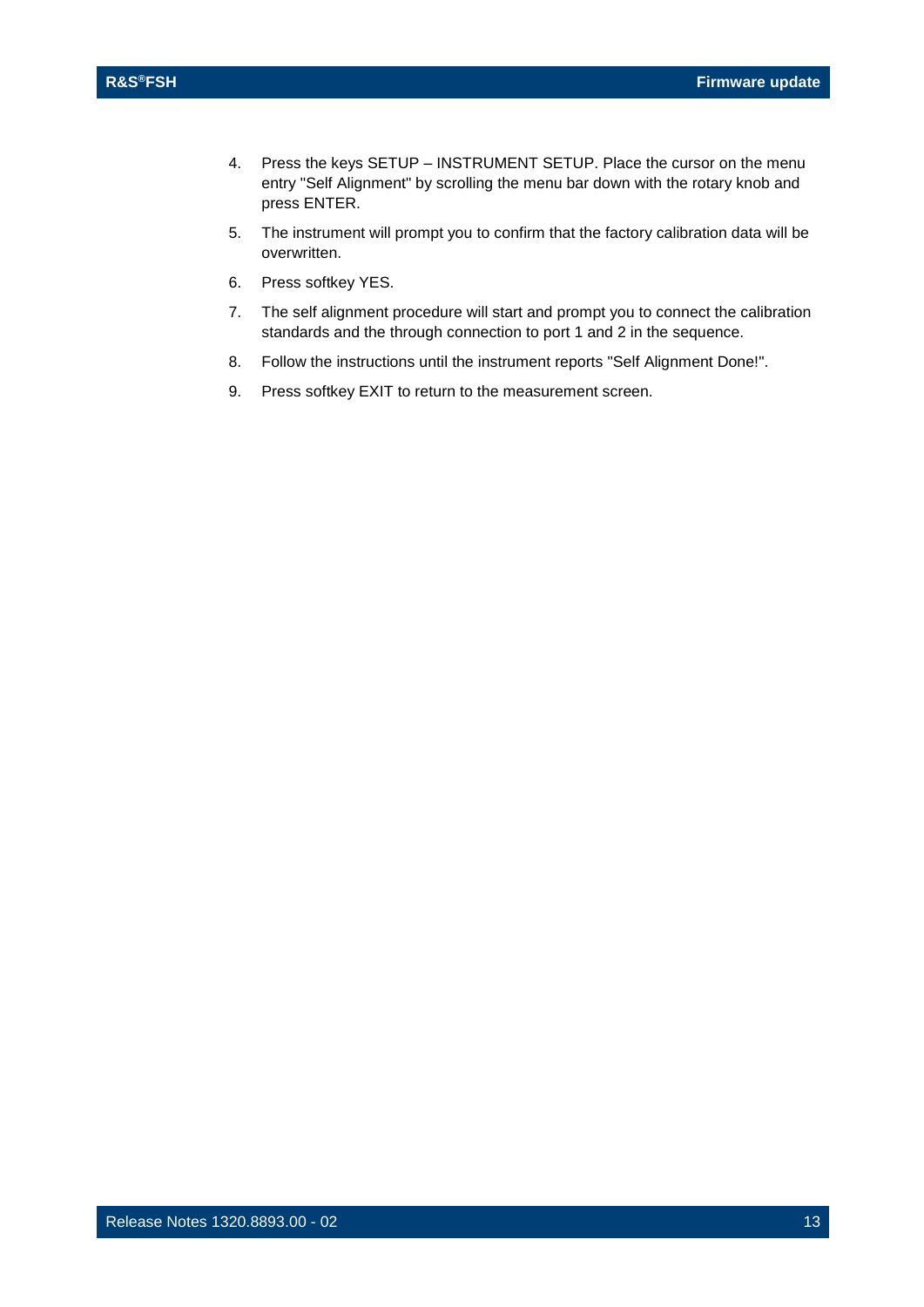## <span id="page-13-0"></span>**4 Firmware options**

You can equip the R&S<sup>®</sup>FSH Handheld Spectrum Analyzer with optional functionality or firmware options. These firmware options expand the functionality of R&S®FSH Handheld Spectrum Analyzer with new measurement functions settings etc.

This section can be skipped if the option keys were already entered once. Option keys are not affected by a firmware update.

To install a new firmware option, you have to enter a license key for validation. The license key is included in the delivery of the firmware option.

The steps for the installation of the firmware options are the following:

- 1. Press the "Setup" key to enter the instrument setup menu.
- 2. Select the "Installed Options" menu item. The R&S®FSH Handheld Spectrum Analyzer shows a list of all options that are currently installed on your R&S®FSH Handheld Spectrum Analyzer.
- 3. Select the "Install Option" button and press the ENTER key. The R&S®FSH Handheld Spectrum Analyzer opens an input field.
- 4. The license key is a 32-digit number. Enter the license key with the alphanumeric keys and confirm the entry with the ENTER key.
- 5. The R&S®FSH Handheld Spectrum Analyzer confirms a successful installation. If the R&S®FSH Handheld Spectrum Analyzer shows an "Invalid Key Code" message, try to enter the license key again.